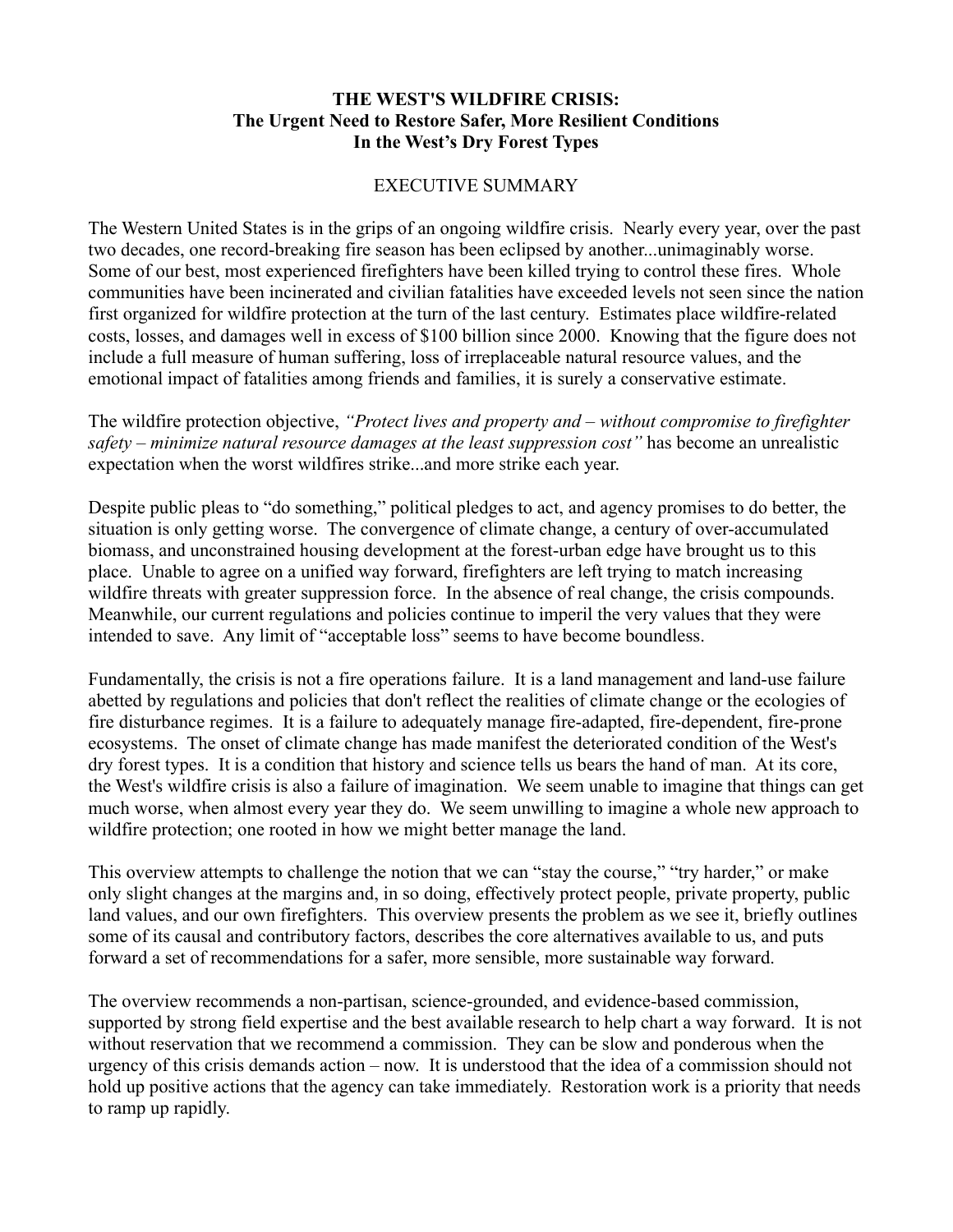# **THE WEST'S WILDFIRE CRISIS: The Urgent Need to Restore Safer, More Resilient Conditions In the West's Dry Forest Types**

#### THE ISSUE

Western wildfires have reached crisis stage over the past two decades. It is a crisis urgently waiting on decisions that can no longer be put off without unbearable consequences to more and more people. From 2000 through the last available data year (2019), the 11 western states have suffered 224 catastrophic wildfires (defined here as those costing \$20 million or more, each, to control). The total reported suppression costs for these incidents, alone, was over \$10 billion. These costs do not include property losses, natural resource damages, impacts to local economies, infrastructure damage, human health effects, crop losses, rehabilitation and recovery costs, damage from post-fire events (e.g. mudslides), loss of life and human suffering, or other wildfire-related costs. These other attendant costs are not fully accounted – many are simply not tracked; others cannot be assigned a value – but conservatively they are estimated to exceed well over \$100 billion for just these 224 incidents.

The nation's worst wildfires exceed all efforts at control until firefighters get some relief in weather or can exploit a break in fuels. At present, suppression-centric protection strategies are not working at the highest fire danger levels, where wildfire-related costs, losses, and damages are concentrated. There are a number of reasons that other, more effective protection strategies are not more fully emphasized, but, because we have not confronted these reasons, we remain tethered to a wildfire protection strategy that does not reliably work when protection matters the most.

Most experts believe that the West's wildfire crisis will worsen without a change in course. However, the nation has not come to agreement on a path forward. Adrift, our threshold of "acceptable loss" continues to climb.

#### **BACKGROUND**

In most places, we continue to react to wildfire emergencies, instead of more proactively addressing the predisposing factors that influence the onset of these disasters. From a policy-making standpoint, effective direction is encumbered by a lack of important data and an incomplete realization of the causal and contributory factors at play. There is not a full understanding of how regulatory, fiscal, market and other factors limit or work against policy options; an understanding that might have policymakers revisit those factors and adapt them to a changed climate circumstance. Budget appropriators are without benefit of knowing the true and total wildfire costs involved; an understanding that might help them redirect or reconfigure protection budgets and consider where price supports for mitigation work might be wise. Among the public at large, there is not a widely shared understanding of how the West's wildfire problem has developed and continues to incubate. Without this knowledge it's difficult to imagine that the public can support a more effective strategy, especially one that is not without its own set of risks. The absence of a comprehensive cost: benefit assessment that compares the efficacy of alternative protection strategies over time makes it next to impossible to explore other options and find more sensible, more sustainable solutions.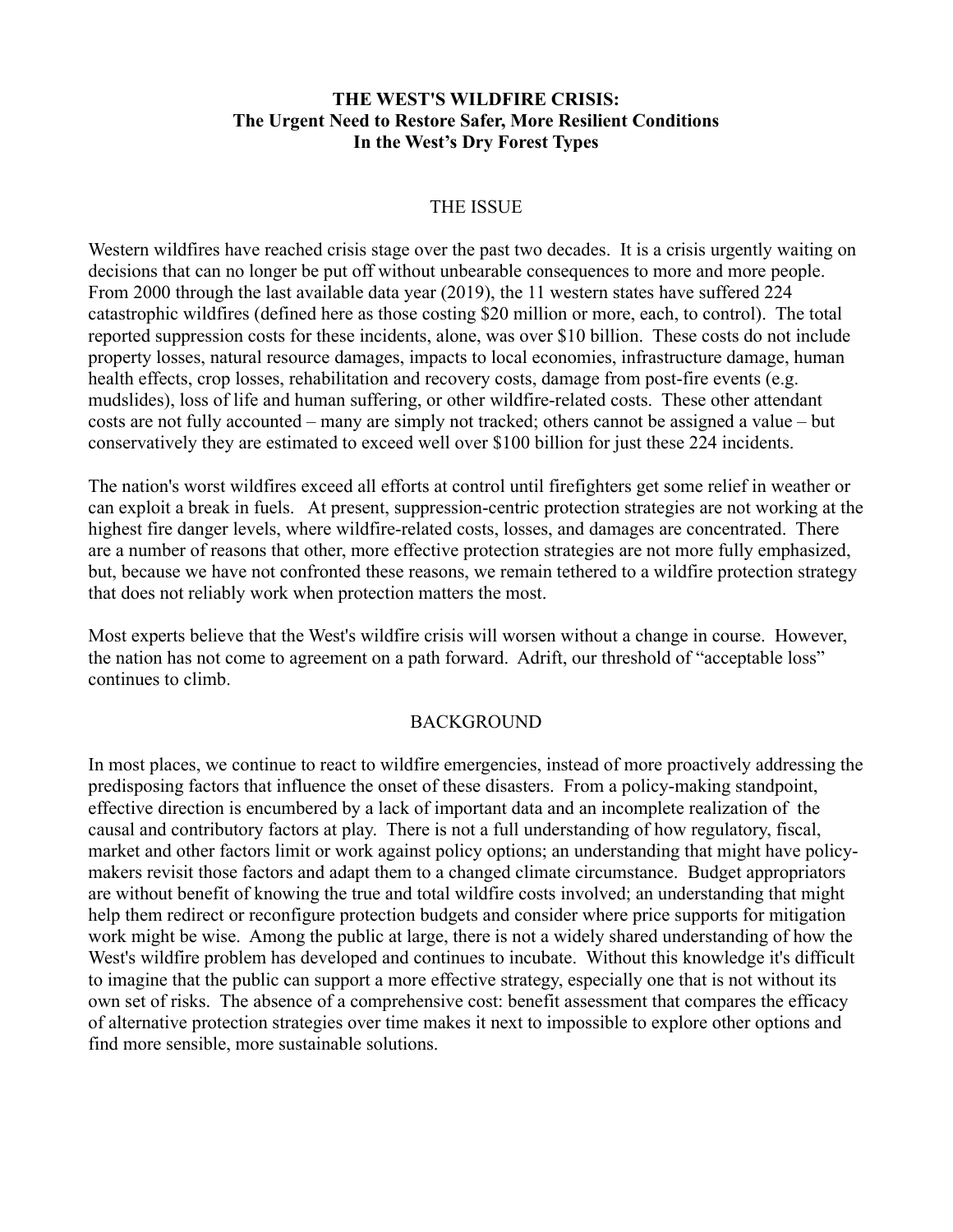# FOREST CONDITION AS A FACTOR IN SEVERE WILDFIRE POTENTIAL:

The West's wildfire crisis stems from how we have used and managed its fire-prone ecosystems. It is, fundamentally, a land management problem, not a fire operations issue.

*"The most extensive and serious problem related to the health of national forests in the interior West is the over-accumulation of vegetation which has caused an increasing number of large, intense, uncontrollable, and catastrophically destructive wildfires."*

> *-G*eneral Accounting Office Report RCED-99-65 (2 April 1999)

Virtually any vegetation can burn. This past summer, unusually damaging wildfires affected communities on the west slope of the Cascades, a zone normally protected by its relatively wetter, cooler environment. These surprising wildfires may be an indicator that the effects of climate change are beginning to move up the moisture/temperature gradient. Some vegetative types are perennially dangerous and destructive (e.g. southern California chaparral). But, this overview draws attention to the condition of the West's dry forest types. In the past twenty-years, close to two-thirds of the highest cost wildfires started within the natural distribution of ponderosa pine, a key dry-site indicator species. No known assessment has been completed to determine the percentage of wildfire burned acres with respect to forest type, its current condition and any departure from historic condition, but for several decades ecologists have established a clear cause and effect relationship between the deteriorated condition of ponderosa pine forests (including late successional associated species) and the potential for high severity burning. This deterioration represents a significant departure from these forest's historic condition.

Ironically, most of the West's worst wildfires now occur in stands that, 100 years ago, commonly burned at much lower intensities than they do today. At the turn of the last century, these relatively warm, dry habitats had fewer trees and were typically dominated by more open, more widely spaced ponderosa pine with sparse understories. Frequent, low-intensity fires maintained that condition. It kept dead fuels from building up. Ponderosa pine-dominated forests were adapted to this kind of fire; it cycled nutrients, maintained a water balance, and shaped their structure and composition. Generally, it rejuvenated grasses and shrubs, but prevented small trees and fire-intolerant species from encroaching. In its historic condition, ponderosa pine forests were healthier and less susceptible to severe burning.

In the intervening years - without frequent, low-intensity burning - forest structure and density, species composition, and fuel build-ups have changed dramatically. Logging and grazing accelerated those changes. Throughout much of its historic range, type conversions have occurred, displacing ponderosa pine with other, less fire-tolerant species. Today, these dry, fire-prone forests are typically choked with dense, desiccated vegetation, continuous across broad landscapes. In some places, biomass and dead fuels have accumulated for several decades. Wildfire potential has become much exacerbated by the effects of climate change, including drought and extreme weather events. Insect infestations and disease outbreaks add to the crisis. Houses built at the forest edge continue to compound an already untenable situation.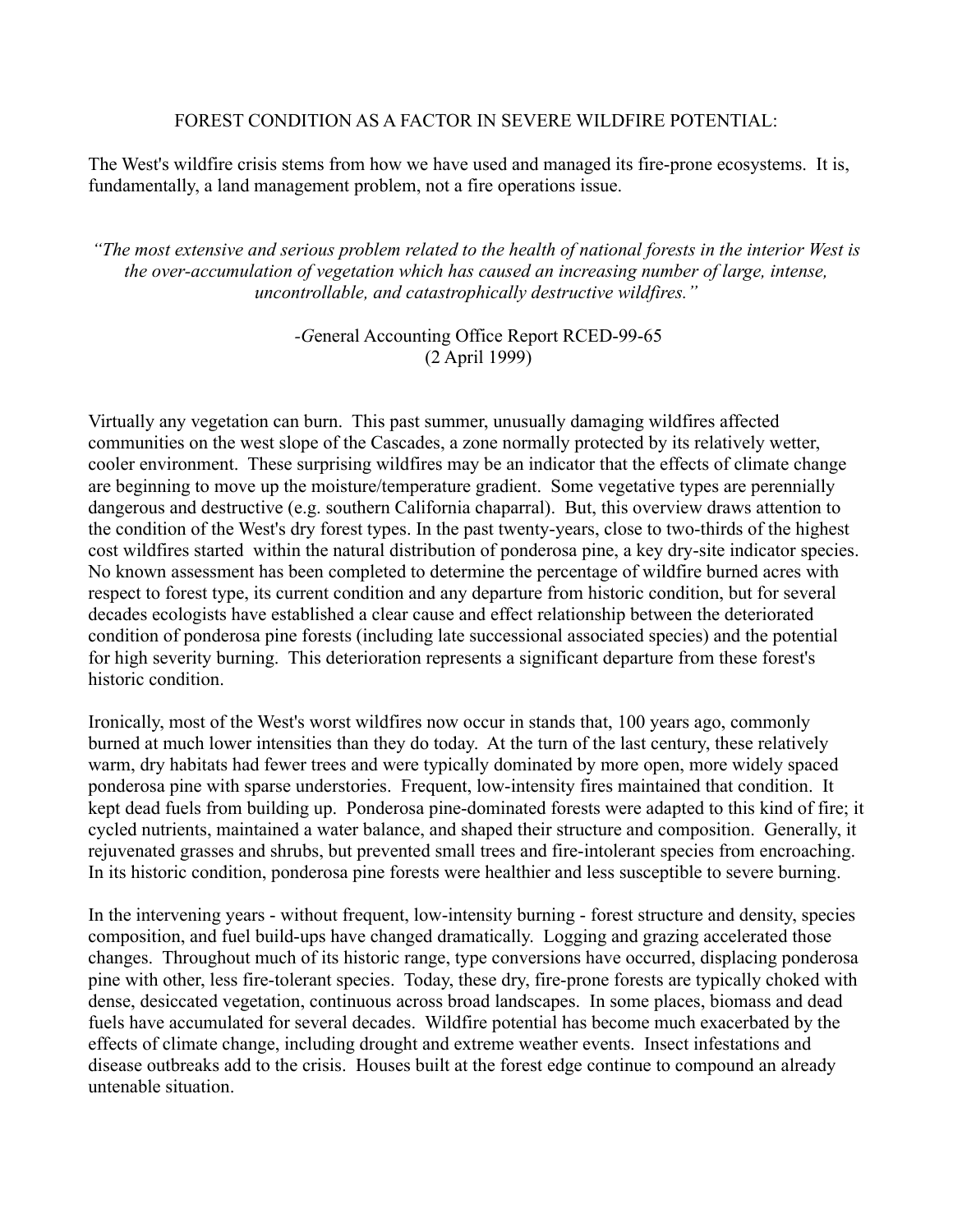# CONSIDERING WILDFIRE PROTECTION OPTIONS

Four broad wildfire protection strategies dominate discussions over how to deal with western wildfires:

• Increase firefighting capabilities:

Better trained firefighters, improved coordination between agencies, and larger airtankers, engines, and helicopters have all been employed over the past several years. Despite massive increases in preparedness funding and suppression spending, however, there has not been anything close to a corresponding reduction in wildfire costs, losses, and damages; in fact, they are going up. The West's worst wildfires continue to exceed all efforts at control until firefighters get a break in weather or can exploit a break in fuels. Perhaps contrary to a pervasive belief otherwise, these observations are telling us that the West's wildfire crisis won't be fixed with more firefighters, more engines, and more airtankers. Nor will it go away by reorganizing into a Federal Fire Service.

• Make houses at the wildland-urban interface more fire-proof:

"Hardening" houses and learning to live with free-burning fires in the general forest has been proposed as a solution. In some places, National Fire Protection Association-endorsed FIREWISE standards are required for new construction, but in most places these precautions are voluntary. Governments remain reluctant to impose mandates.

At the same time, protecting private property at the expense of public land values is a growing concern. It is one thing to lose mostly insured houses; another to incur damage to watersheds, critical wildlife habitat, air quality, and other irreplaceable values that define the larger community or region. The cumulative damage to these public values has not been inventoried and is not fully known.

• Use wildfires to rob future fires of available fuel and put fire back onto the land.

Using wildfires to reduce fuels and lessen the potential for future fires has more recently been tried (federal fire policies changed in 2009). Fire-use can be beneficial, but – at the scales where it may be effective – there are significant social, economic, and ecological risks involved, particularly under the influence of drought when fires tend to burn hotter and last longer.

With few exceptions, many of the West's dry-site fire-prone forests are so deteriorated that opportunities to use fire at ecologically appropriate intensities are limited. In stand-replacement fire regimes, opportunities appear much greater.

It's not altogether clear how using excepted events to meet management objectives complies with the National Environmental Policy Act (1970). There is also a concern that these large burned-over areas – if left to grow back unattended – will only set the stage for the next generation's mega-fire. It is not clear what level of monitoring has occurred or what that monitoring might reveal.

• Restore resilience in dry forest types by replicating more open, more heterogeneous landscapes.

Restoration work in fire-adapted ecosystems attempts to "put back" an historically more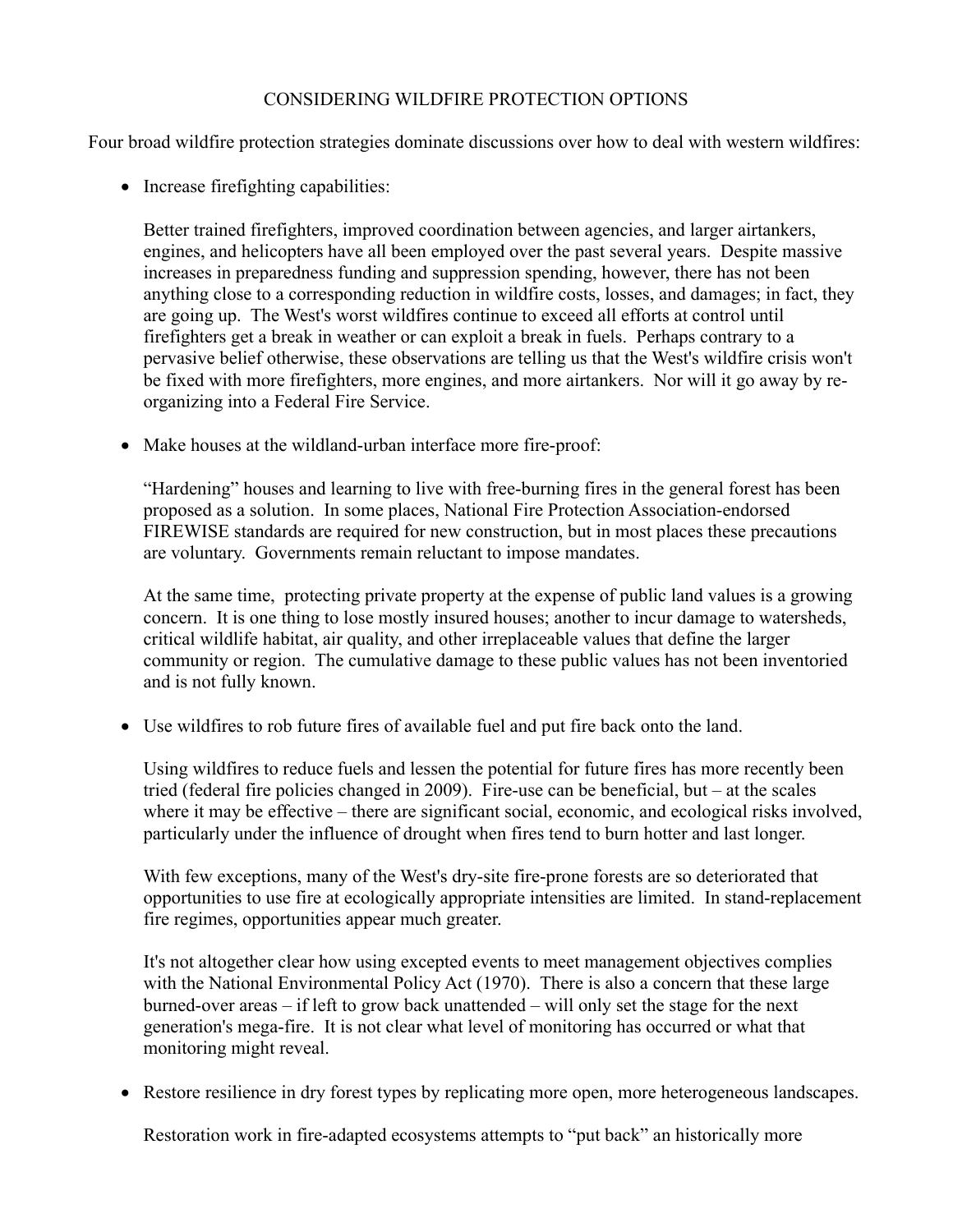resilient landscape. It is not simply fuel reduction or logging; it is more about what we leave on the land than what we take from the land. Restoring more resilient forest structure, more firetolerant species composition, and, in time, replicating fire's ecological function at appropriate intensities, scales, and intervals is the long-term goal.

Sequencing treatments over time is an important component of restoration. In deteriorated dry forest types, restoration work will involve selectively removing some intermediate-sized trees (favoring fire-tolerant leave trees) and thinning a significant number of smaller, understory trees, followed by lower intensity prescribed surface burning.

Restoration work should be tailored to the ecological dynamics of different fire regimes and unique habitat types. Restoration objectives and methods will be different for different forest types. Restoration does not attempt to "fire-proof" an area; it aims to reduce potential wildfire severity. Restoring resilience is a promising strategy; it has worked at smaller scales in the West and it has been successfully used elsewhere (e.g. Southeastern United States and Western Australia).

# CONFRONTING OBSTACLES

This overview encourages a stronger commitment to the restoration alternative. We believe it offers the safest, most cost-effective and most ecologically appropriate way forward over the long-term. It is also likely the strongest hedge against worsening climate change forecasts.

Restoration treatments have proved effective, but at the scales needed, the work is hamstrung by a complex set of inconspicuous regulatory, fiscal, market, and other obstacles. These, and other obstacles, need to be addressed as a critical part of moving toward a more effective wildfire protection strategy. Here, we describe three:

• Regulatory: Most of our environmental regulations were conceived and enacted before the onset of climate change and before the science of disturbance ecology emerged in our thinking.

Although managers are held to account to display the effects of proposed actions on air quality, critical habitat, watersheds, human health, and other values, wildfires are "excepted events." Despite man's hand in creating the conditions that set the stage for the severity of many fires and their subsequent damage to the human environment, wildfires are irrationally exempt from environmental scrutiny. In important ways, many of the West's worst wildfires are the least natural of the natural disasters that the nation confronts.

Under the National Environmental Policy Act, the "no-action" alternative is measured against current conditions, not expected future conditions in the absence of treatment. The regulatory language tends to favor stasis over active management. In highly dynamic, fire-adapted ecosystems, this omission invites disaster when ecological function has been disrupted for so long that deteriorated forest conditions and drought combine to burn at intensities far beyond adaptive limits.

Although wildfire impacts, today, are often far greater and more far-reaching than proposed treatments, they tend to be overlooked in the planning process. Inexplicably, there is no requirement to anticipate wildfire impacts in the absence of mitigating treatments. As a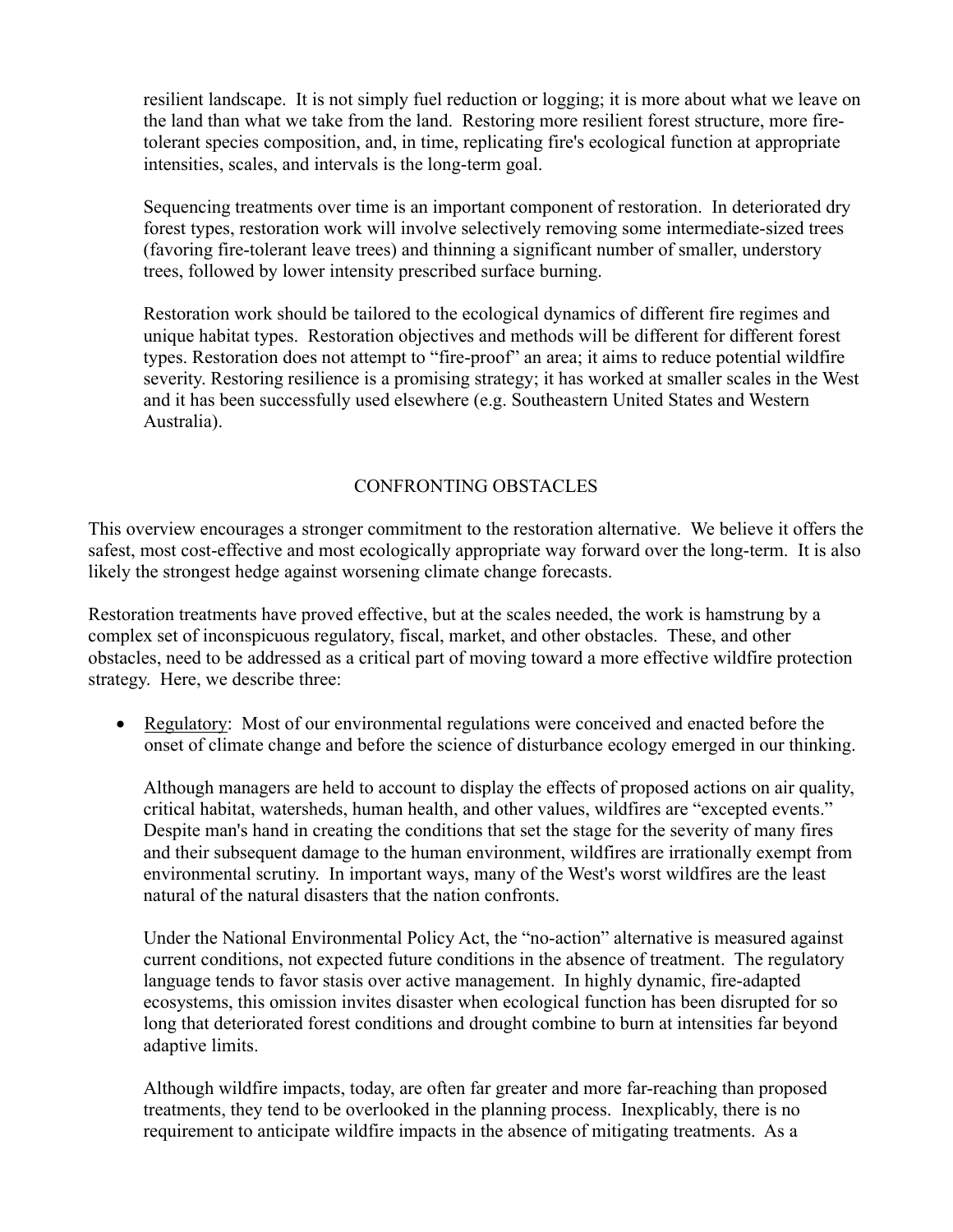consequence, wildfire impacts continue to pile up unaccounted. We simply do not know the cumulative effects to watersheds, critical habitat, air quality and other values. If these oversights are not soon corrected, our environmental regulations – as currently practiced – will continue to imperil the very values that they originally set out to protect.

• Fiscal: Our fiscal policies are heavily weighted to reacting to disaster, rather than preventing disaster. On federal lands, the country spends many times more fighting fires than it does directly trying to prevent or mitigate them. Fuel reduction and restoration funds are a part of the constrained budget. Fully funded fuel reduction or restoration budgets occur at the expense of other program areas within the agencies. The highest priority areas are also often the most expensive to plan and implement and can take years to accomplish. The pressure to meet targets frequently forces managers into projects that are in lower priority areas or too small.

On the other hand, monies for firefighting are outside of the constraint. They are all but unlimited. Recently, suppression spending has been climbing at alarming rates. Efforts to rein in firefighting costs and re-direct a greater share of the budget to mitigation work, have been mostly futile. Managers have found that it is virtually impossible to broker cost-effective spending in the midst of an emergency when public and political pressures to "do more" prevail.

Program budgets (and targets) are "line-itemed," or arranged along functional interests. In practice, it is difficult to coordinate or consolidate monies from these functional accounts in order to achieve over-arching restoration objectives that might be for common benefit of a number of natural resource management areas.

There has been no formal cost-benefit analysis conducted that might better display the costs, losses, damages, and benefits between the strategic mix of prevention, mitigation, and suppression. As a result, there has remained a misdirected emphasis on reacting to disasters, rather than preventing or mitigating them.

Markets: There are few markets currently available for the kinds of material – that once removed – can reduce the severity of wildfires. Stewardship Contracting has been introduced as a means to offset high thinning costs, prescribed burning costs, and other mitigation measures, but its implementation has been limited. Removal of larger trees often evokes strong protest. Limited markets affect the economics of restoration projects, particularly when benefits are delayed into the future.

Subsidized property insurance for houses at the wildland-urban interface has allowed (even encouraged) development on lands that would otherwise be too risky for homeowners to build upon. FAIR programs (Fair Access to Insurance Requirements) give developers opportunities to build and provide local governments an increased tax base, but these programs distort the real dangers and long-term costs involved. FAIR programs beg the question, "If it is acceptable for government to insure high-risk private properties against wildfire losses and put firefighters in harm's way, why isn't it reasonable to invest public monies into restoration work that better protects public values...and, in the bargain, is safer and reduces risks to adjacent private lands?"

As a part of the country's alternative energy goals, and in answer to alarming climate change projections, there seems to be a good opportunity to connect restoration needs and biomass reduction with clean energy markets, including electric co-generation. Resilient forests may be one of the best hedges against expected warming, drying climate trends and offer an important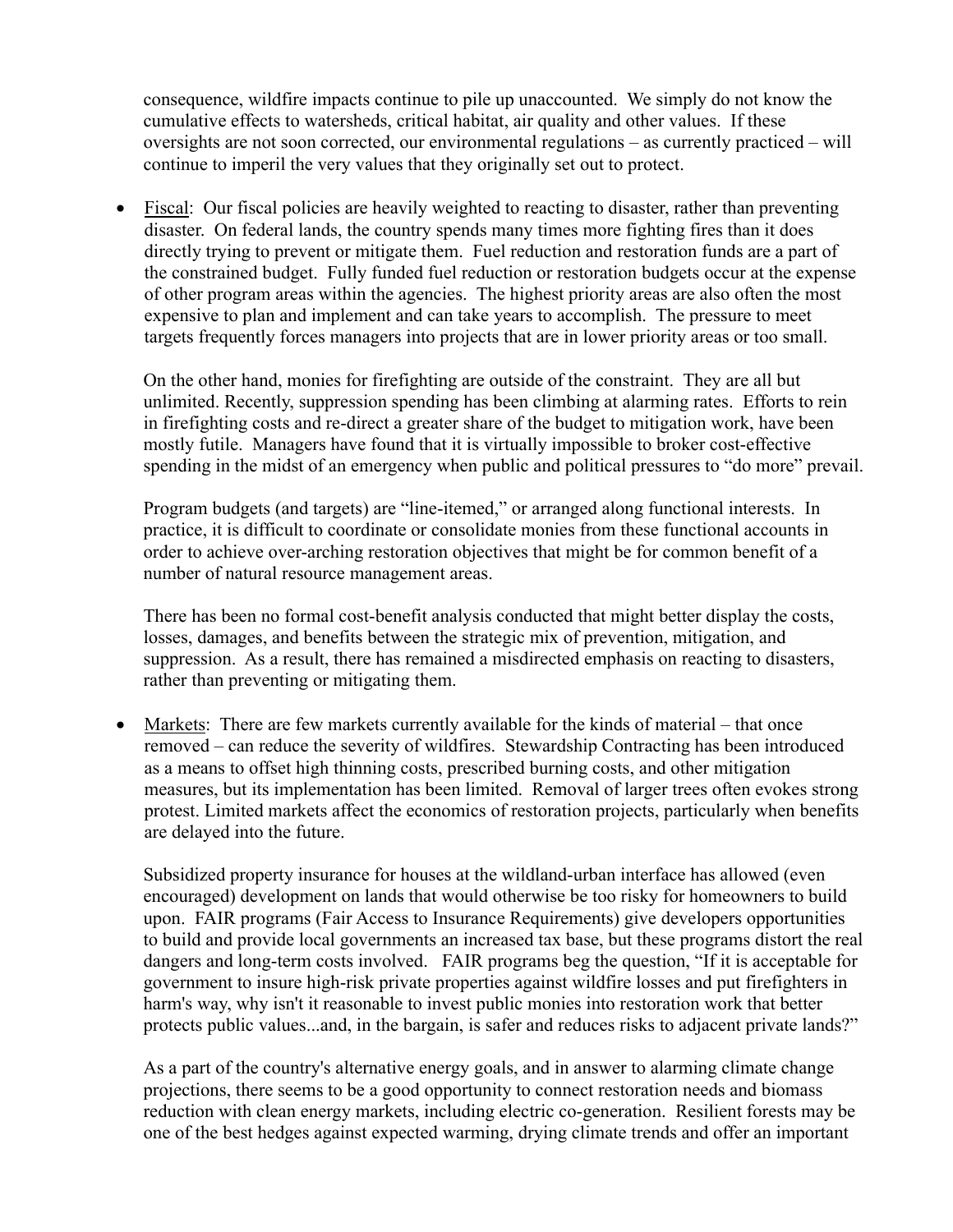counter-balance to the forces accelerating climate change. In dry fire disturbance regimes, especially, using frequent, low-intensity prescribed burning may be the best way to sequester carbon when gauged against the amounts of carbon released during severe wildfires.

There may be good reasons to consider price supports for restoration work, but, in the absence of a comprehensive cost-benefit study, it will be a difficult sell. Given the high "sunk" costs, losses, and damages resulting from wildfires it seems reasonable to reconsider our reluctance to subsidize this kind of work.

# RECOMMENDATIONS

Policy-makers are urged to develop a comprehensive, long-term action plan aimed at putting in place a safer, more cost-effective and ecologically aligned wildfire protection strategy for National Forest System lands in the 11 western states. Actions might include:

- Re-engage national and international initiatives to confront climate change
- Provide incentives to states and homeowners for FIREWISE planning in fire-prone areas
- Direct CEQ to require a display of expected wildfire impacts in the project planning process under NEPA's evaluation of alternatives, including "no-action."
- Evaluate Land/Resource Management plans to ascertain that objectives are aligned with fire regime dynamics or, otherwise, display the short- and long-term risks involved.
- Appoint a non-partisan, science-grounded, evidence-based commission with strong field support and the best available research to chart an enduring course forward. The commission should:
	- Develop a more complete accounting of wildfire-related costs, losses, and damages.
	- Strengthen data collection to better display high-consequence wildfire burned areas in relation to habitat type, fire regime, and forest condition.
	- Lead a rigorous cost: benefit assessment among the range of wildfire protection alternatives and conduct a trajectory analysis of where each alternative is headed, forecasting the social, economic, and ecological effects over time for each option. Consider climate change scenarios.
	- Examine the full range of causal and contributory factors surrounding the West's wildfire crisis, including regulatory requirements, fiscal policies, market forces, and other factors that may be at cross-purposes with restoring resilience in high-risk ecosystems.
	- Evaluate the feasibility of price supports for restoration strategies that may otherwise be dismissed for their high up-front costs.
	- Establish measurable, attainable objectives and prioritization criteria using the latest Forest Service Research simulation modeling for restoration treatments. Introduce a system that strengthens how targets are assigned, reported, and monitored, with respect to treatment needs in high priority areas.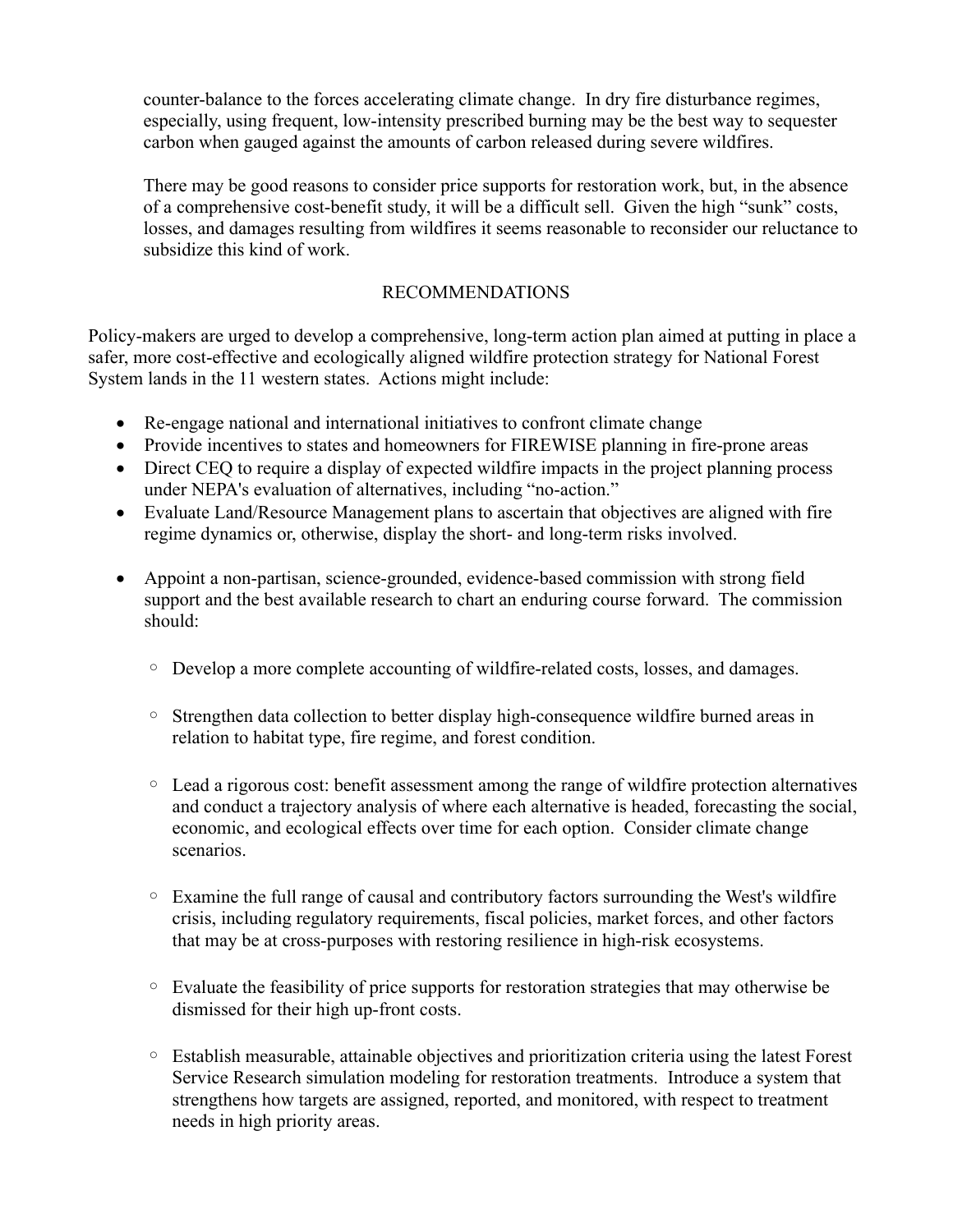- Address workforce capacity needs, in terms of fire ecology skills, fire science skills, and overall personnel needs.
- Consider establishing an inter-disciplinary Restoration Task Force, comprised of subject-matter experts from across each Deputy Area, and reporting to the Chief's Office. The goal of the task force should focus on accelerating restoration actions in the high priority areas in the West's dry forest types. Not waiting on a final report, the task force should coordinate with the commission in order to expedite on-the-ground progress, whenever possible.

# SUMMARY

The National Fire Plan (2000), the Healthy Forest Restoration Act (2003), the "wildfire funding fix (FY2018 Omnibus Spending Package)," and recent proposed legislation (e.g. Emergency Wildfire and Public Safety Act, S.4431) offer useful ways to accelerate hazard mitigation and restoration work, but these actions are not fully matched to the scale and scope of the West's wildfire crisis.

Among the four broad wildfire protection alternatives this paper overviews, we believe that the restoration option holds the most promise. This is not to say that other options should be dismissed; they should all be employed, but restoration should be more strongly emphasized as a central component of an overall wildfire protection strategy in the West's dry forests. It has an ecological basis. Although it is expensive to implement, its costs may, in fact, be far less than other options, when compared against the true and total costs, losses, and damages involved among the alternatives. It is probably the most sustainable, particularly against alarming climate change projections. Although it is not without risk, it may also be the safest.

Restoring resilience to the West's deteriorated fire-prone forests will be an enormous task. In 2000, a science-based optimization assessment identified the need to treat about 3 million acres per year in the West's highest risk forests, then estimated to cover about 39 million acres. Certainly, not every acre needs to be treated. Strategically placed treatment areas, as used in the Southeastern United States, Western Australia, and elsewhere can go a long ways in reducing large, high-severity wildfires. In some potentially high-risk fire-prone ecosystems, where risks have been ameliorated through on-going hazard mitigation, practitioners have found that a treatment regimen of approximately 6-8% of their lands annually is required to maintains healthy, lower risk, resilient conditions. These maintenance treatments are scheduled at ecologically appropriate intervals, usually once every 5-15 years.

Restoration work will call into question workforce capacity. Presently, the Forest Service simply does not have the fire ecology, fire science, and technical skills – nor workforce numbers – to take on a tenfold increase in thinning and prescribed burning work. Although firefighters are already stretched thin, it would be unwise to create two separate organizations; one tasked with fighting fire; the other given fire-use responsibilities. The work is compatible. Personnel can benefit from experience in both areas, and they can support one another in advocating the same outcome: safer, more resilient conditions. Separation runs the risk of creating a kind of destructive competition. When prescribed burning escapes occur (and they will occur), or when firefighting accidents occur (and they, also, will happen), we cannot have one "side" denigrating the other. They need to be working hand-in-hand toward a common, overarching objective.

Restoration will carry high up-front costs (estimated at between \$1.5 to \$2 billion or more per year in high-priority areas). It will take time, with an estimated initial commitment of at least 15-years. It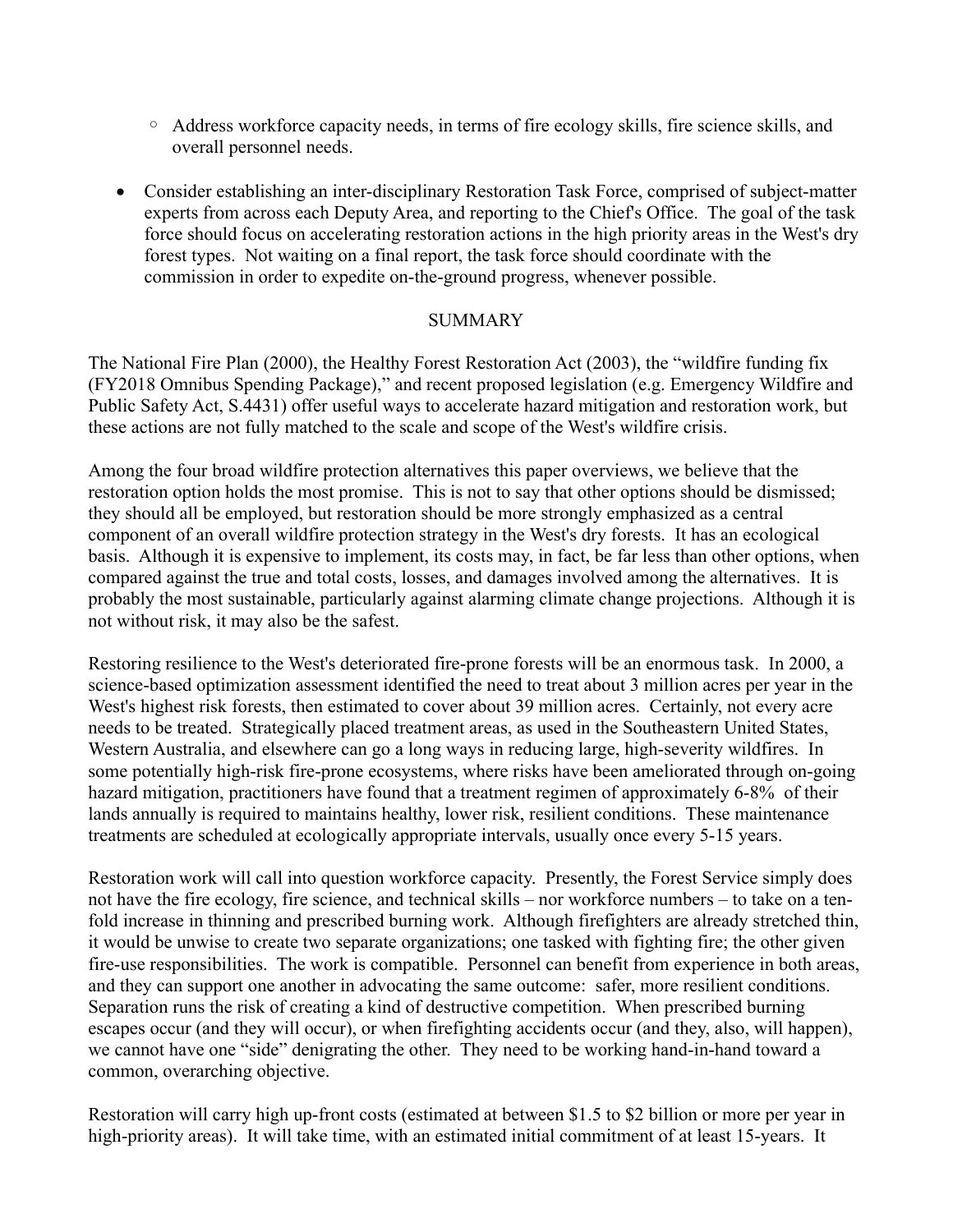won't be without risk from escaped prescribed burns or consequence from prescribed fire smoke (although research has demonstrated that wildfire emissions are 5-10 times higher than prescribed burning emissions (and certainly more toxic when structures are involved)). There is a caution, here, in thinking that restoration work can be done "on-the-cheap." Too many high-risk forests will require multiple entries if restoration is to be managed within acceptable limits of risk. There are too many areas with too many trees, too much fuel, and not wide enough windows of opportunity to rely on "once-and-done" strategies of prescribed burning or fire-use, alone.

This overview's recommendations envision two parallel tracks: One, doing all possible, now, to accelerate restoration work and mitigate wildfire impacts. Forest Service Research has powerful simulation models and predictive models that can help prioritize work. There may be opportunities to consolidate available dollars. Stewardship Contracting is another avenue that may be better used.

The second track represents a longer-term, more far-reaching effort. It relies on the commission described above to dig into the full range of causal and contributory factors involved, including governing regulations, fiscal policies, market forces, and other factors. Although some will argue that commissions "are where good ideas go to die," that they represent a "loss of control," that they take too long given the urgency of the threat, or that they can be influenced by other agendas, a well-directed, well-led, carefully staffed, and fully supported commission can be helpful in illuminating the complexities of the West's wildfire crisis and reporting out a recommended course forward. At \$100 billion and more in recent wildfire-related costs, losses, and damages, it seems clear that the West's wildfire crisis requires an impartial, more comprehensive examination.

Some – maybe most – recommendations will be costly or controversial. It will be difficult to make restoration investments and accept restoration work if we lose sight of the consequences of "staying the course." Presently, our wildfire protection objective is collapsing at the highest levels of threat, where losses are the greatest. Our regulatory, fiscal, and market policies have not adapted to the "changed circumstance" of climate change and, as a result, threaten to imperil the very values that we hope to save. It is unclear that there is any longer a limit of "acceptable loss."

In her book, "The March of Folly," the historian Barbara Tuchman observes that our past is replete with examples where governments pursue policies contrary to their own best interests. Even when there is ample evidence for the need to change course, governments can habitually overlook the obvious, refuse to benefit from their failures, and stubbornly stick with policies and strategies that are not working.

We hope for better.

# CONTACTS:

- Dale N. Bosworth, Former Chief USDA Forest Service, retired
- Jerry T. Williams, Former National Director Fire Management USDA Forest Service, retired

# ACKNOWLEDGEMENTS:

The National Interagency Fire Center collected the wildfire data used here. The 2000-2019 data set and fire locations with respect to historic ponderosa pine distribution was compiled by Matthew H. Panunto and is detailed in the paper (updated), "Assessing High-cost Wildfires in Relation to the Natural Distribution of Ponderosa Pine in the 11 Western States (2000-2017), by Jerry T. Williams and Matthew H. Panunto. Wildfire Magazine, August 2018 (Volume 27.3).